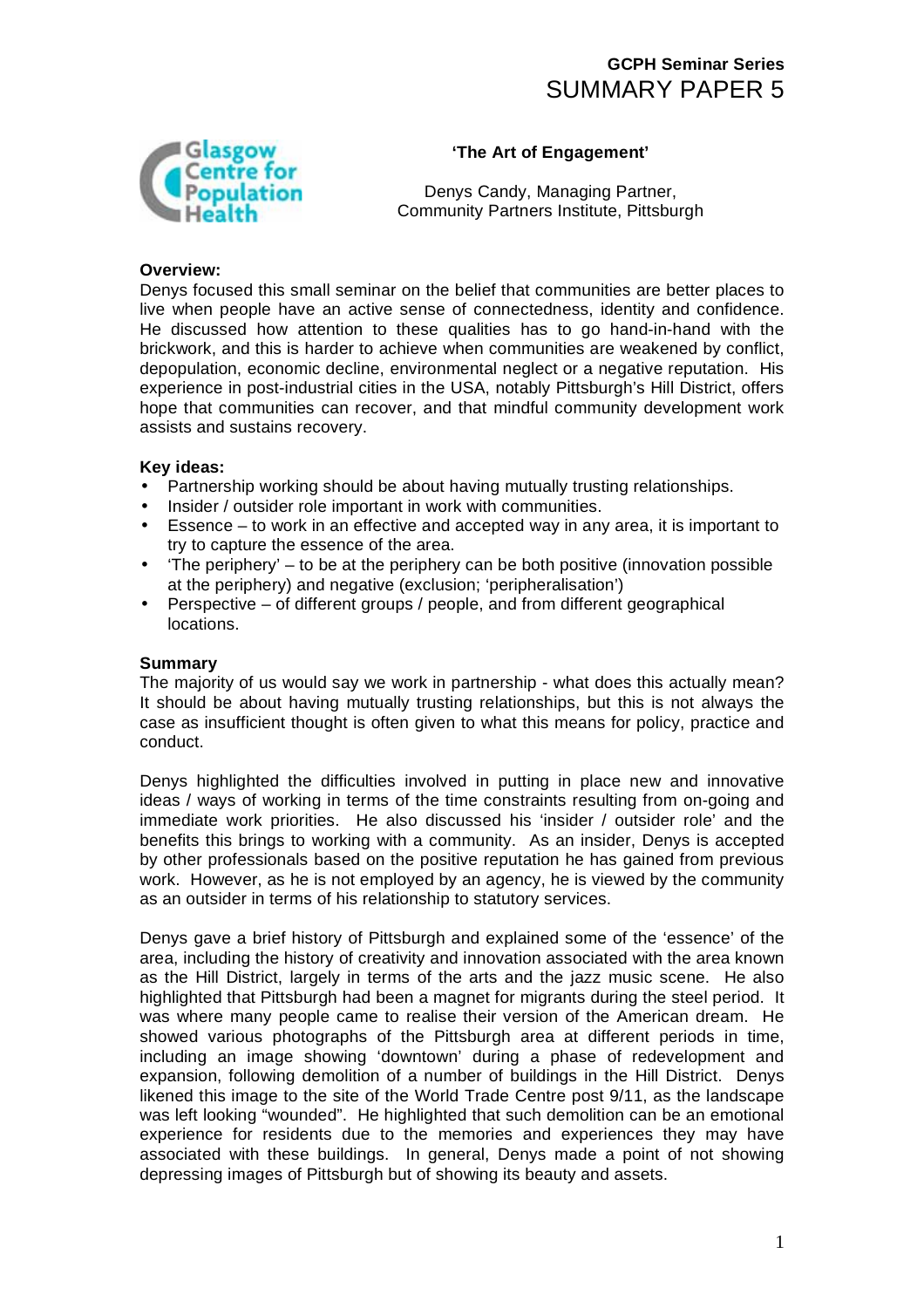## **GCPH Seminar Series**  SUMMARY PAPER 5

The Hill District of Pittsburgh was described as a deprived area with a high minority ethnic population. 'Find the Rivers!' is a pilot programme connecting the Hill District community to Pittsburgh's Rivers aiming to: "expand economic, social and cultural opportunities by linking residents and communities to Pittsburgh's rivers". Denys explained that to work in an effective and accepted way in an area, it is important to try to capture the "essence" of this area / place. Why is this place different from any other? What makes it what it is? The answers most often have their basis in the history of the area although there is no final, definite answer as to what the essence is and it is very much a growing and changing concept.

Other assumptions on which the Find the Rivers! pilot program is based are:

**Beauty is an economic asset.** In terms of visual beauty the Hill District's elevated position means the area has fantastic views of Pittsburgh. Denys also placed importance on beauty identified via history and stories.

**Dream big** – beyond existing obstacles i.e. between the Hill District and the rivers there are various physical obstacles, such as a freeway.

**Re-connect urban fabric** – peripheral vision. Encourage residents to look beyond their own small area, expanding their peripheral vision. Re-connect people to themselves, to each other and to their history as well as physical re-connection of areas. Art movements tend to be generated at the periphery before being adopted by the mainstream.

**Work from the inside out**. 'Organic partnering' is used rather than 'partnership'.

Denys talked of re-inventing ways of getting people involved in the conversation and of the value of getting people to view their community from a different perspective e.g. taking people from the Hill District out on to the river to look back at their area. He stressed the importance of giving consideration to the different perspectives of different people in community development work.

Health promotion was discussed and Denys argued that the health behaviours that are promoted may be onerous for people to adopt or the community would already be doing these things. It is necessary to present an alternative choice that is clearly preferable for people to their current behaviour, otherwise why would anyone change to this new alternative? Denys gave the example of gang culture which is associated with notions of identity, group membership, sense of community, status etc. Something must be offered to young people to rival this.

Denys made clear that community development work should build upon current/ existing activity. A 'map of value' (current and historical) largely based on stories had already been created for the Pittsburgh area which the Find the Rivers! project built upon. Also, the project had 'political coverage' in the neighbourhood i.e. some of those people Denys and his colleagues had built relationships with over time helped local acceptance by acting as advocates.